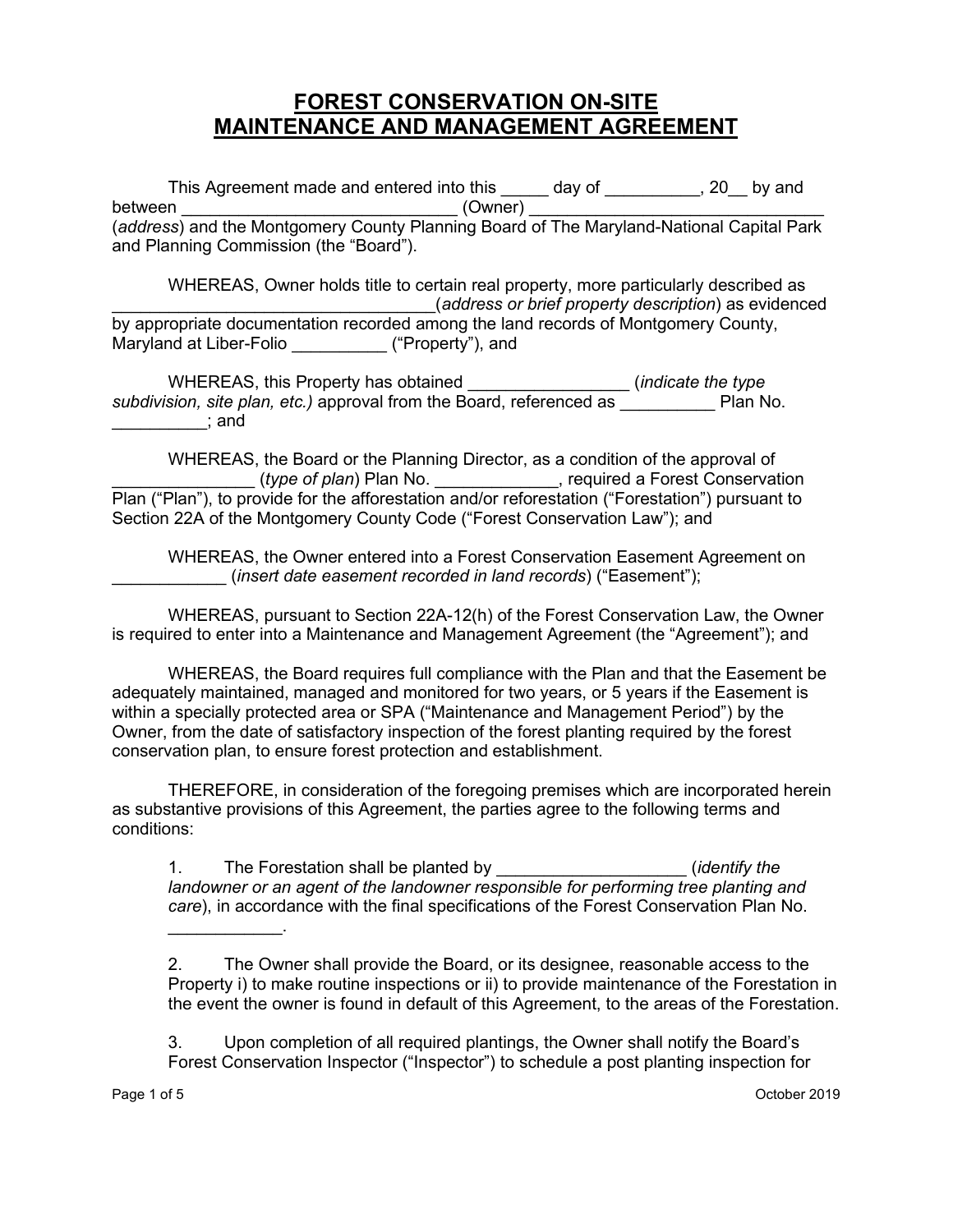Plan compliance. Upon acceptance of the plantings, the Inspector will provide the Owner with written notice of the start of the Maintenance and Management Period.

4. The Owner shall maintain and manage the forest plantings in accordance with the Plan. This shall include but is not limited to:

- \* planting native plant species compatible with the existing habitat.
- watering, fertilizing, controlling competing vegetation and protecting plants from disease, pests and mechanical injury during the initial planting and through the Maintenance and Management Period as necessary.
- providing protection devices such as fencing, signage, and interpretive signs as necessary to prevent the destruction or degradation of the planting site.

5. The Owner shall monitor the Forestation site of the Property for the duration of the Maintenance and Management Period and the Owner shall replace any plantings that die within that Maintenance and Management Period to a minimum standard of 100 trees per acre or at least 75% of the total trees planted per acre (whichever is greater), so as to ensure compliance with survival requirements stated in the Forest Conservation Regulations.

6. The Owner shall provide a cost estimate to the Planning Director, or their designee, to cover the cost of planting, which must include site preparation, periodic maintenance, plants and plant materials, labor to install the plantings, signage, fencing if necessary, and maintenance of the planted area for the entire length of the maintenance and management period [Attachment A], or a cost estimate equal to the current in lieu fee rate for each square foot of planting required.

7. The Owner shall provide financial security in the form of a letter of credit or bond in a form approved by the Board's Office of the General Counsel, in the amount of \$\_\_\_\_\_\_\_\_\_\_, estimated to cover the cost of plantings, installation and maintenance during the Maintenance and Management Period. The security must be posted prior to any clearing or land disturbing activities on the Property. Up to half of the security may be released after the planting has been completed if, the Inspector has determined that the Plan has been followed and the stock is properly planted and in good condition.

8. The Owner is required to provide, on a semiannual basis, evidence of Plan compliance and that the financial security is in full force and effect. The semiannual report must be submitted directly to the appropriate Inspector.

9. The Owner must notify the Inspector at the end of the Maintenance and Management Period to schedule a final inspection. After verifying Plan compliance, the Inspector shall issue to the Owner a written notice of completion. If the Inspector has determined that the survival requirements have been met, the financial security and this Agreement may be released upon final inspection.

10. A legal, permanent protection mechanism approved by the Board for all Forestation area(s) in the form of a conservation easement, deed restriction, covenant, or dedication shall be recorded among the Land Records of Montgomery County, Maryland and shall be noted on the record plat (when applicable) for the Property.

Page 2 of 5 October 2019 - Andreas States and States and States and States and States and States and States and 11. This Agreement may be reviewed at 2425 Reedie Drive, Wheaton, Maryland.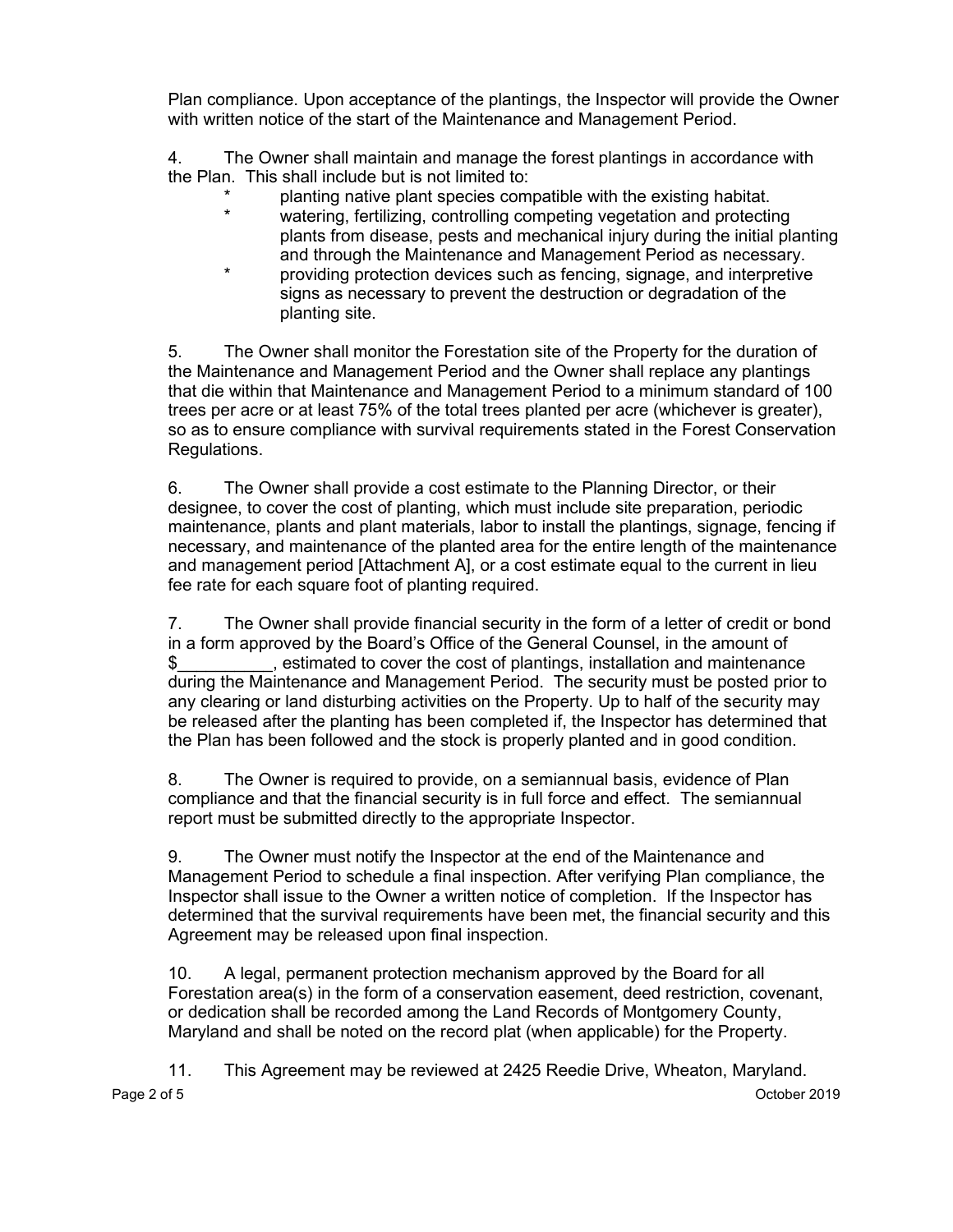IN WITNESS WHEREOF, the parties have executed this Agreement for the purposes contained herein.

OWNER/APPLICANT (1)

| Signature                                                                                                                                                                                                                            | Date                                                                                                                                                                                                                                 |
|--------------------------------------------------------------------------------------------------------------------------------------------------------------------------------------------------------------------------------------|--------------------------------------------------------------------------------------------------------------------------------------------------------------------------------------------------------------------------------------|
| <b>Type/Print Name</b>                                                                                                                                                                                                               |                                                                                                                                                                                                                                      |
|                                                                                                                                                                                                                                      | <b>NOTARY STATEMENT</b>                                                                                                                                                                                                              |
| State of the state of the state of                                                                                                                                                                                                   |                                                                                                                                                                                                                                      |
| <b>County of Exercise County of Exercise County of Exercise County of Exercise County of Exercise County of Exercise County of Exercise County of Exercise County of Exercise County of Exercise County of Exercise County of Ex</b> |                                                                                                                                                                                                                                      |
| On this day of this day of the set of the set of the set of the set of the set of the set of the set of the se                                                                                                                       | before me, the undersigned individual,                                                                                                                                                                                               |
|                                                                                                                                                                                                                                      | personally appeared <b>the contract of the contract of the contract of the contract of the contract of the contract of the contract of the contract of the contract of the contract of the contract of the contract of the contr</b> |
| , of                                                                                                                                                                                                                                 | , and that as such being authorized to do                                                                                                                                                                                            |
| so, executed the foregoing instrument for the purposes therein contained.                                                                                                                                                            |                                                                                                                                                                                                                                      |

IN WITNESS WHEREOF, I hereunto set my hand and official seal.

**SEAL**

Signature of notary public

My commission expires \_\_\_\_\_\_\_\_\_\_\_\_\_\_\_\_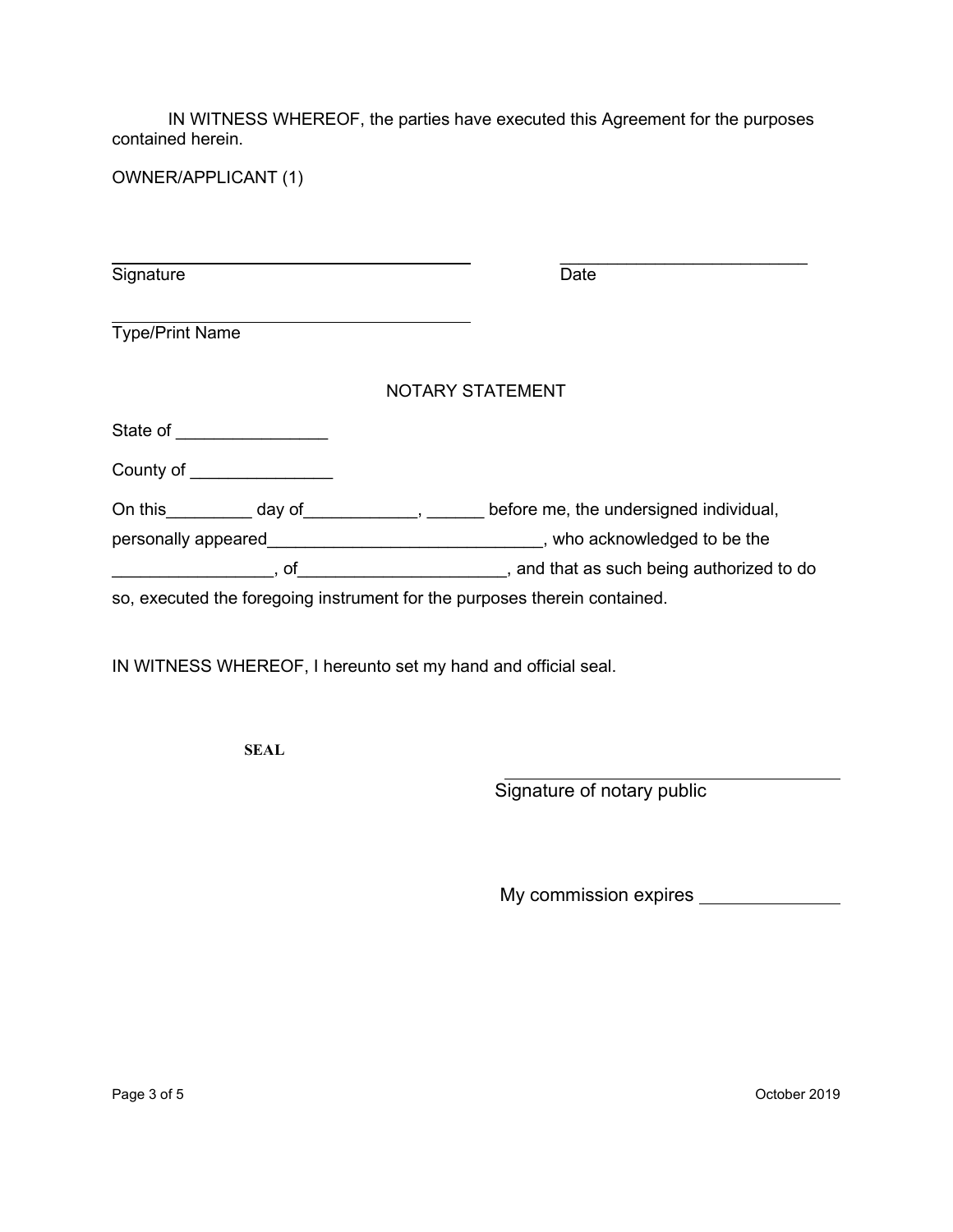OWNER/APPLICANT (2)

| Signature                            | Date                                                                                                |
|--------------------------------------|-----------------------------------------------------------------------------------------------------|
| <b>Type/Print Name</b>               |                                                                                                     |
|                                      | NOTARY STATEMENT                                                                                    |
| State of <u>_______________</u>      |                                                                                                     |
| County of <u>County of County of</u> |                                                                                                     |
|                                      | On this day of , before me, the undersigned individual,                                             |
|                                      | personally appeared example and the set of the set of the set of the set of the personally appeared |
| ,of                                  | and that as such being authorized to do                                                             |
|                                      | so, executed the foregoing instrument for the purposes therein contained.                           |

IN WITNESS WHEREOF, I hereunto set my hand and official seal.

**SEAL**

Signature of notary public

My commission expires \_\_\_\_\_\_\_\_\_\_\_\_\_\_\_